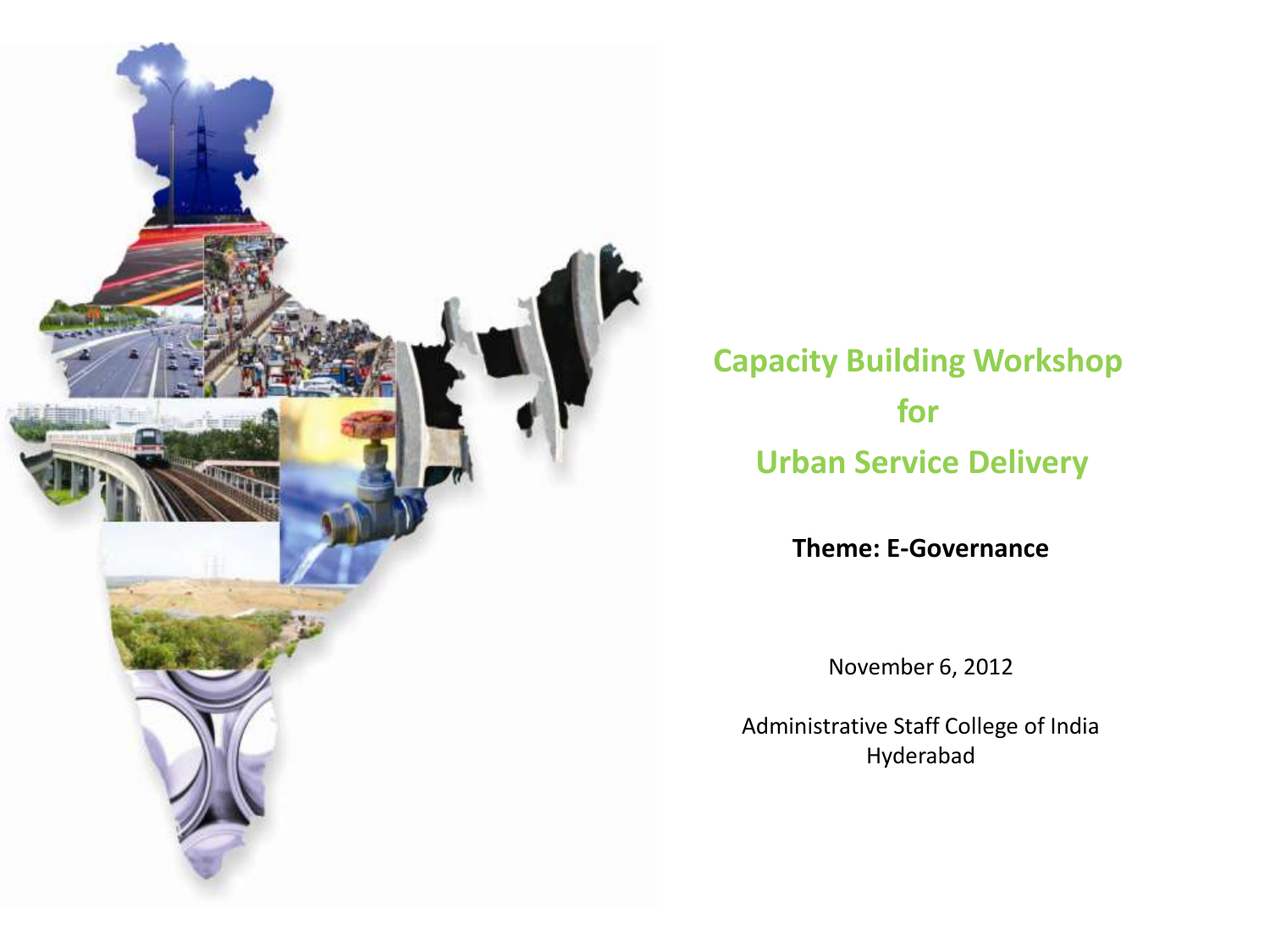# **Buildings Blocks for e-Governance in Urban Local Bodies**

- Infrastructure for E-Governance
	- $\triangleright$  hardware equipment
	- $\triangleright$  software packages
	- $\triangleright$  internet connectivity

- Training of personnel
- Re-engineering of Administrative Processes in line with new systems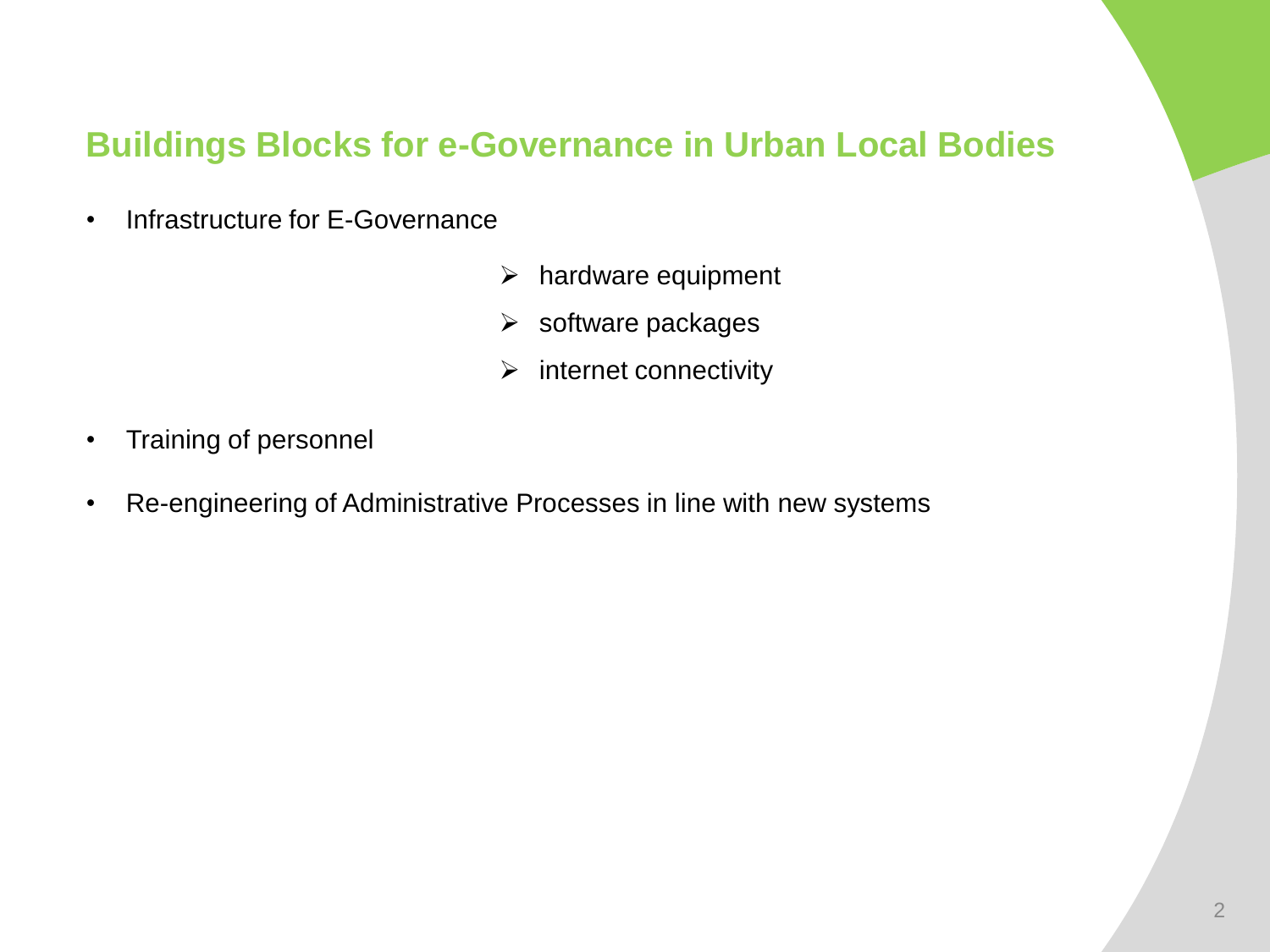# **E-Governance by function**

- I. E-Procurement/ E-Tendering
- II. E-delivery of Services
- III. Mobile Governance
- IV. GIS based innovations
- V. GPS/GPRS based innovations
- VI. Monitoring of projects and attendance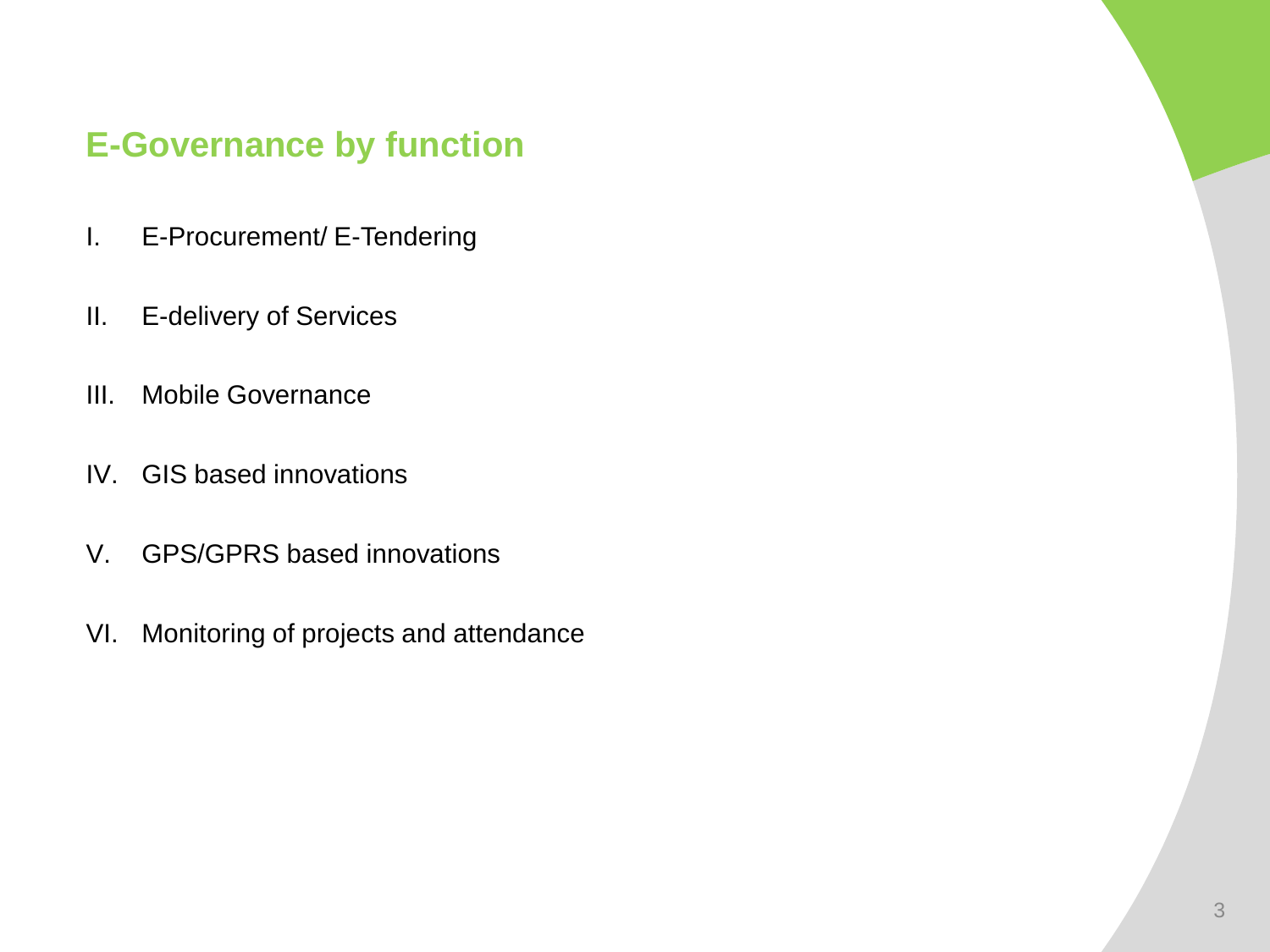# **I. E-Procurement/ E-Tendering**

• Public Private Partnership based e-Procurement in many states, e.g., Andhra Pradesh, Karnataka, Gujarat

#### **E-Procurement in Andhra Pradesh**

- First state to implement E-procurement in 2003-04
- 224 government agencies connected to a centralised system
- Close to 50,000 tenders were submitted online in 2011-12 with a total value of Rs 24,436 crore
- Time taken to approve tenders has fallen from 120 days earlier to 32 days post-implementation
- Cost saving to the state's exchequer

*Source: National workshop on e-Procurement on May 3, 2012 in New Delhi;* http://www.eprocurement.gov.in/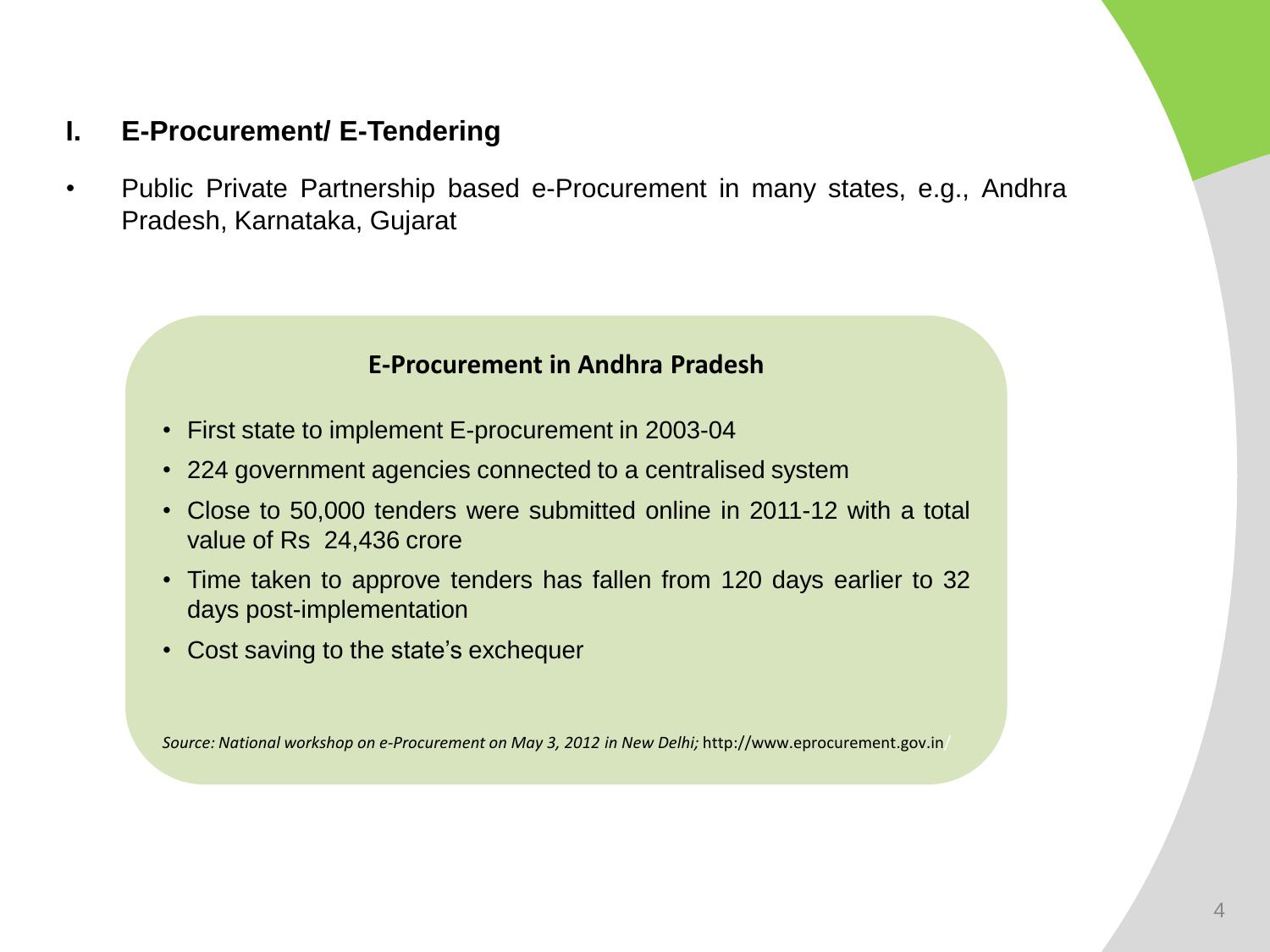#### **II. E-delivery of Services**

#### **Andhra Pradesh**

In 2001*, E-Seva* launched in Hyderabad-Secunderabad , and later extended to Ranga Reddy district covering 120 services

In November 2011, *Mee-Seva* launched in all 24 districts to cover 150 services (presently, 45)

#### **Maharashtra**

In 2002-03, Kalyan Dombivli launched e-delivery of over 100 services through back-end integration of all departments – subsequently extended to 231 ULBs, working towards linking with a central server

#### **Karnataka**

- Municipal Reforms Cell has developed common e-governance software with a central server used by 213 ULBs in the state
- 'Tulana' provides a template for online comparison of service delivery levels across the ULBs

#### **Kerala**

Over 2000 'Akshaya' civic centres in all 14 districts for online payments.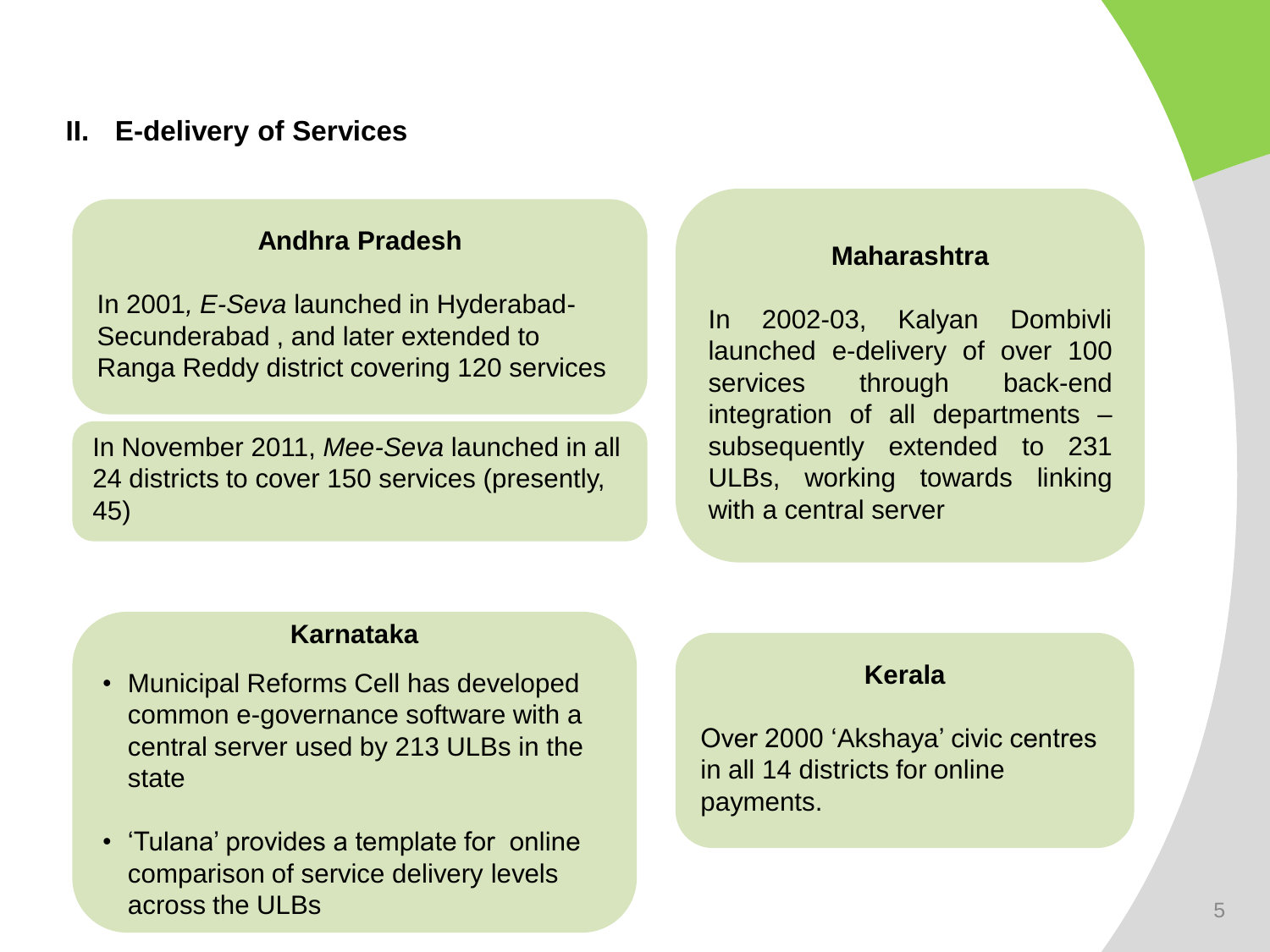**II. E-delivery of Services…***contd.*

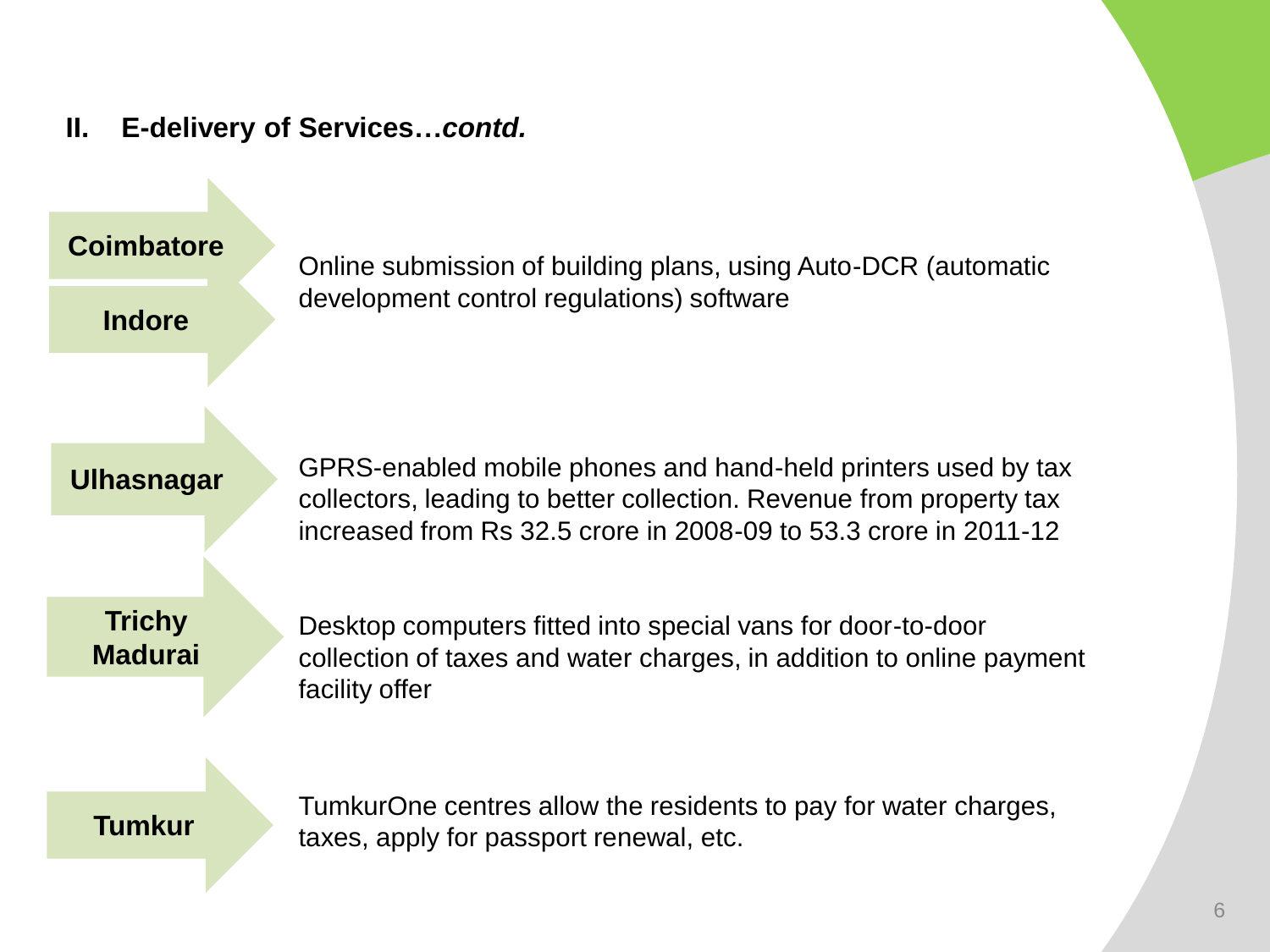#### **III. Mobile Governance**

# **Used for better Information and Communications system**

For receipt of payments

Alerts for property and professions tax, water charges through mobile phones in cities like **Rajkot, Surat, Trichy, Coimbatore**

For grievance redressal

sms with complaints and reverse sms with redressal information at a single call centre in **Chhattisgarh** for all ULBs, including those which do not have e-governance infrastructure within their jurisdiction

Access to centralised information

by typing "5 3 7 2 5 2" on their mobile phones citizens in **Kerala** can obtain information on services of 90 departments in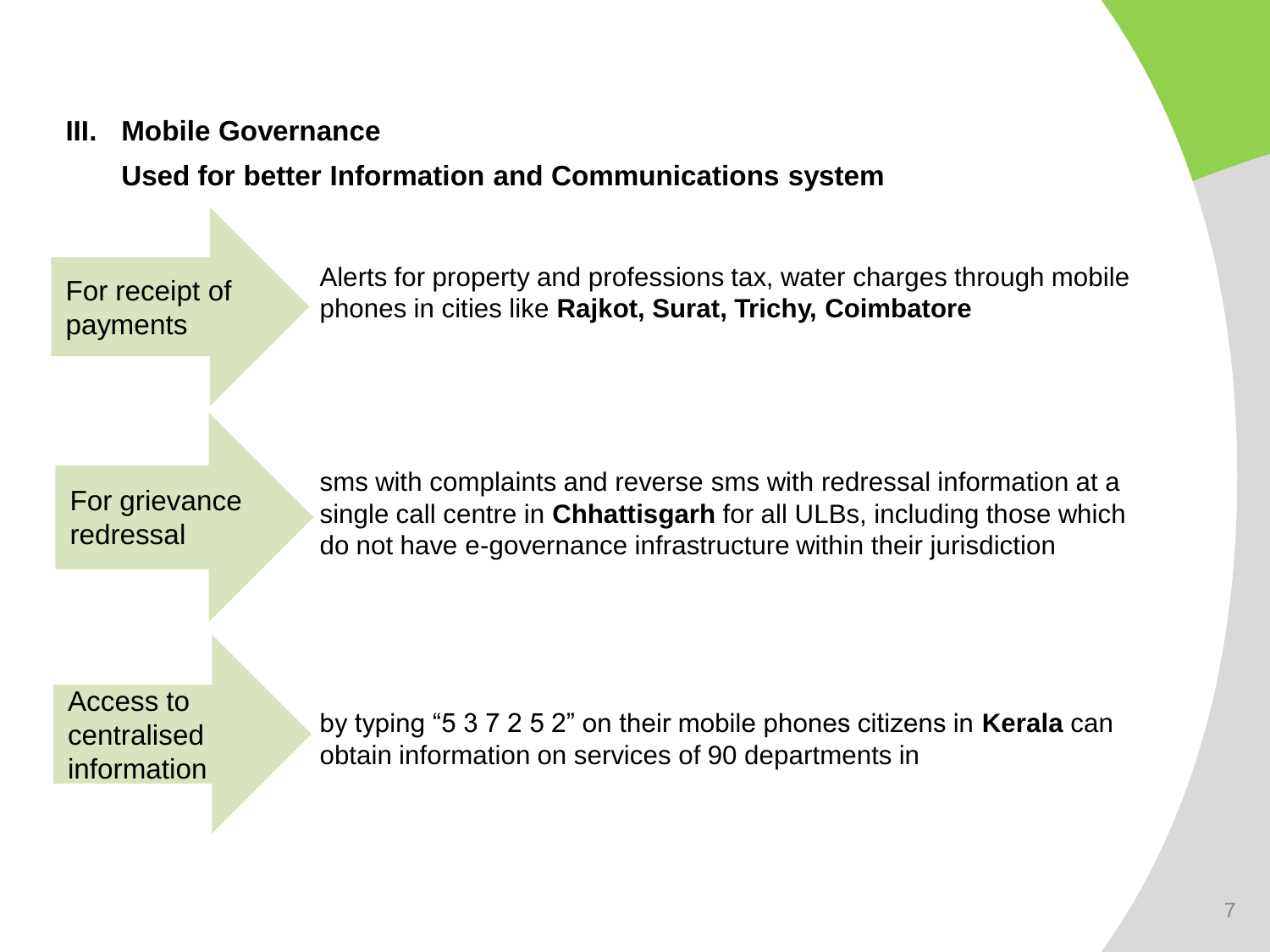# **IV. GIS based innovations**

Property Tax Reforms

- GIS mapping complete in over 1000 cities in India
- Only a handful of cities have used it to improve collection of property tax

| <b>City</b>      | <b>Important moves</b>                                                                             | <b>Result</b>                                                                    |
|------------------|----------------------------------------------------------------------------------------------------|----------------------------------------------------------------------------------|
| <b>Bangalore</b> | • Shift to Area Based System<br>• Self-assessment with incentives for<br>honest and timely payment | <b>Collection from Rs 430 crore</b><br>in 2007-08 to Rs 1200 crore<br>in 2011-12 |

For other cities of Karnataka, the Municipal Reforms Cell is implementing and monitoring 'Aasthi', a GIS-based system with uniform tax rates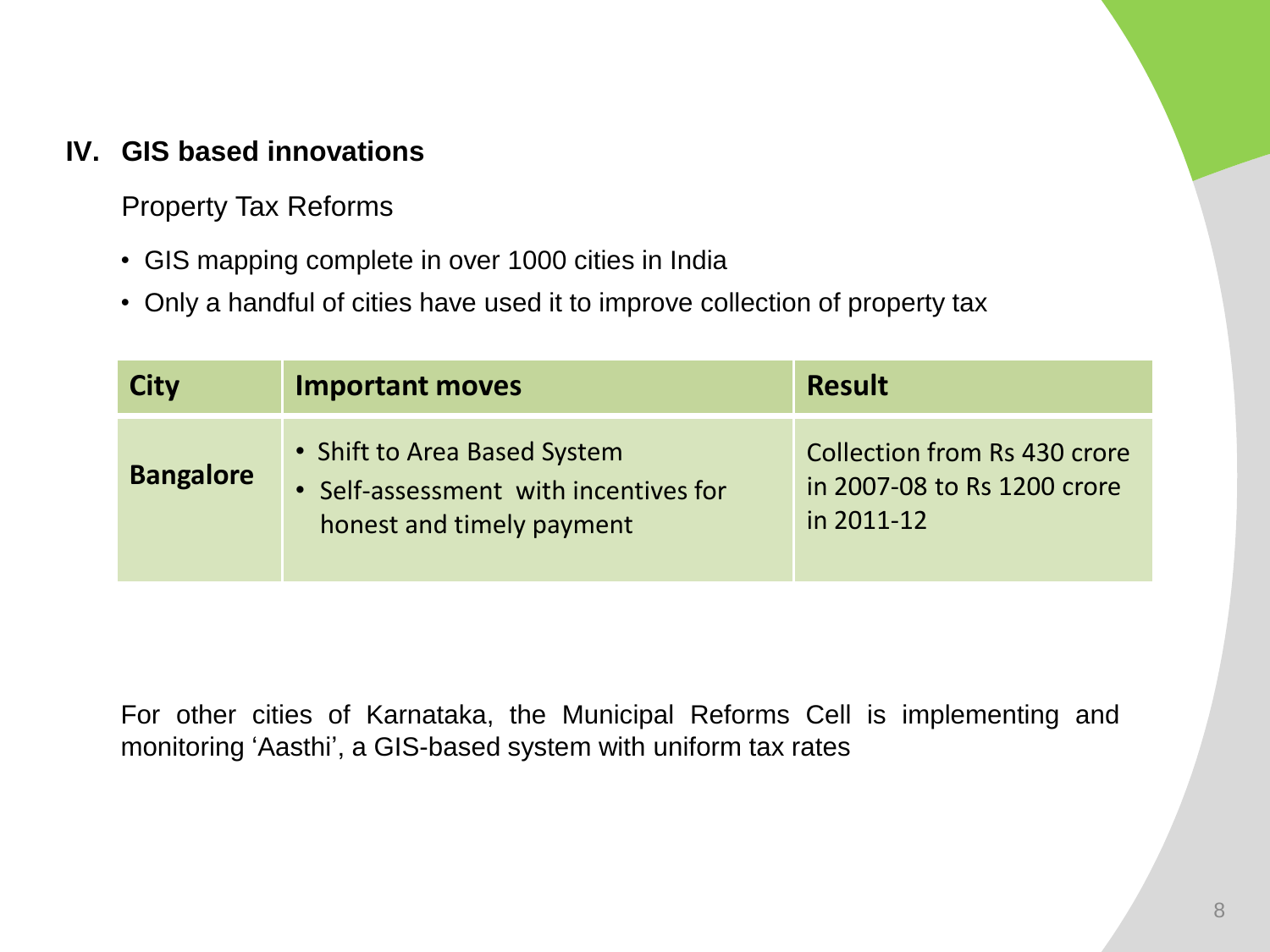# **IV. GIS based innovations…***contd.*

Property Tax Reforms…*contd.*

| City          | <b>Important moves</b>                                                                             | <b>Result</b>                                                                          |
|---------------|----------------------------------------------------------------------------------------------------|----------------------------------------------------------------------------------------|
| <b>Kanpur</b> | • Shift to Unit Area Method/Area Based System<br>• Self-assessment of tax by residents             | Collection increased from<br>Rs 37 crore in 2007-08 to<br>Rs 617 crore in 2011-12      |
| Vijayawada    | • Shift to Area Based System<br>• Self-assessment with incentives for honest<br>and timely payment | Collection increased from<br>Rs 27 crore in 2005-06 to<br><b>Rs 35crore in 2009-10</b> |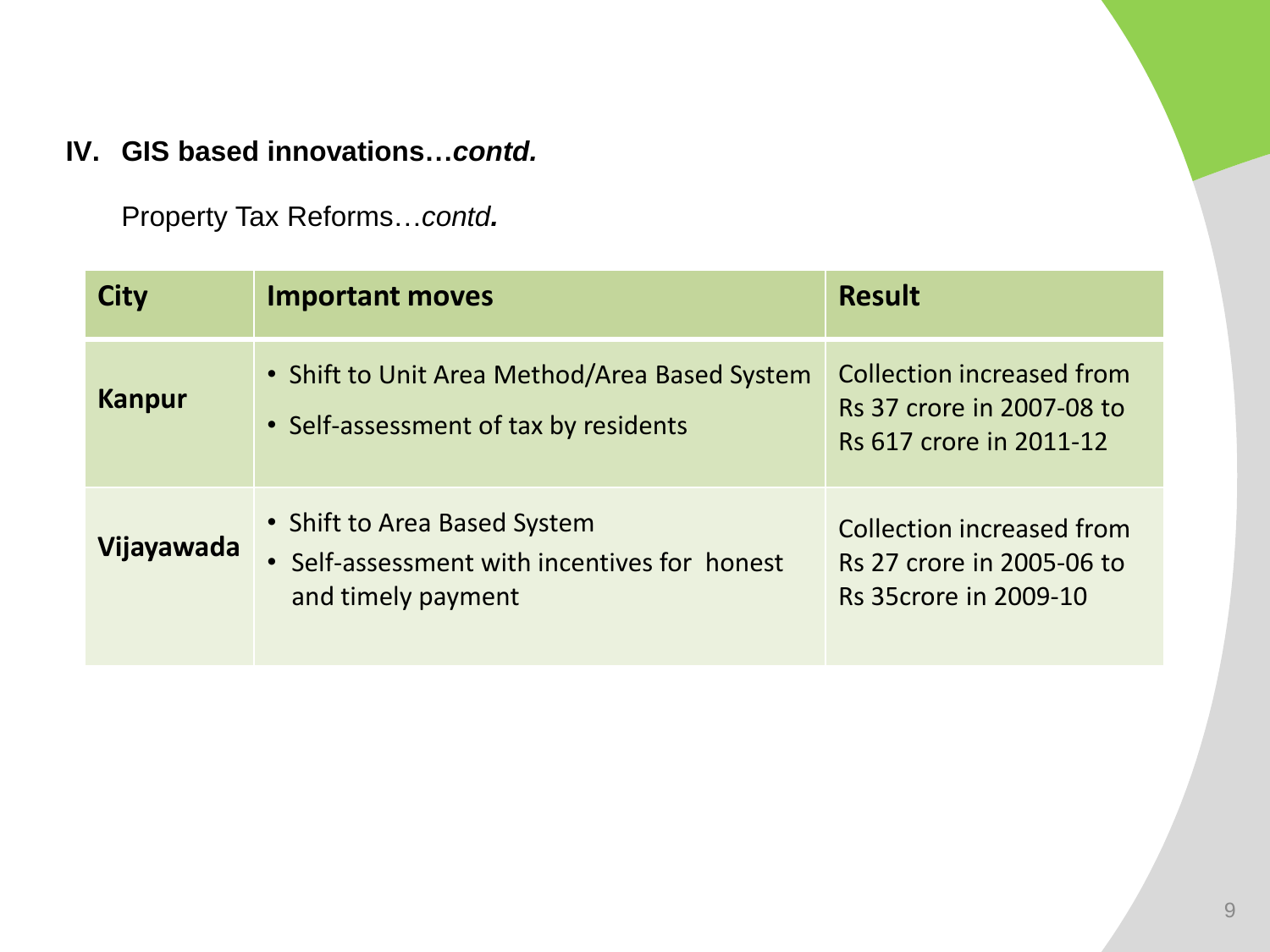## **IV. GIS based innovations…***contd.*

Sujal Nirman Abhiyan combines GIS mapping with hydraulic modeling for water delivery in many cities including Amravati, Malkapur and Badlapur

**Pimpri Chinchwad**

**Maharashtra**

GIS used to identify "cleared" dustbins by information received in the control room through GPS device

**Tamil Nadu**

Following a Road Safety Policy of 2007, GIS maps used together with co-ordinated reforms in police, transport and highways departments to identify accident hot-spots and take remedial action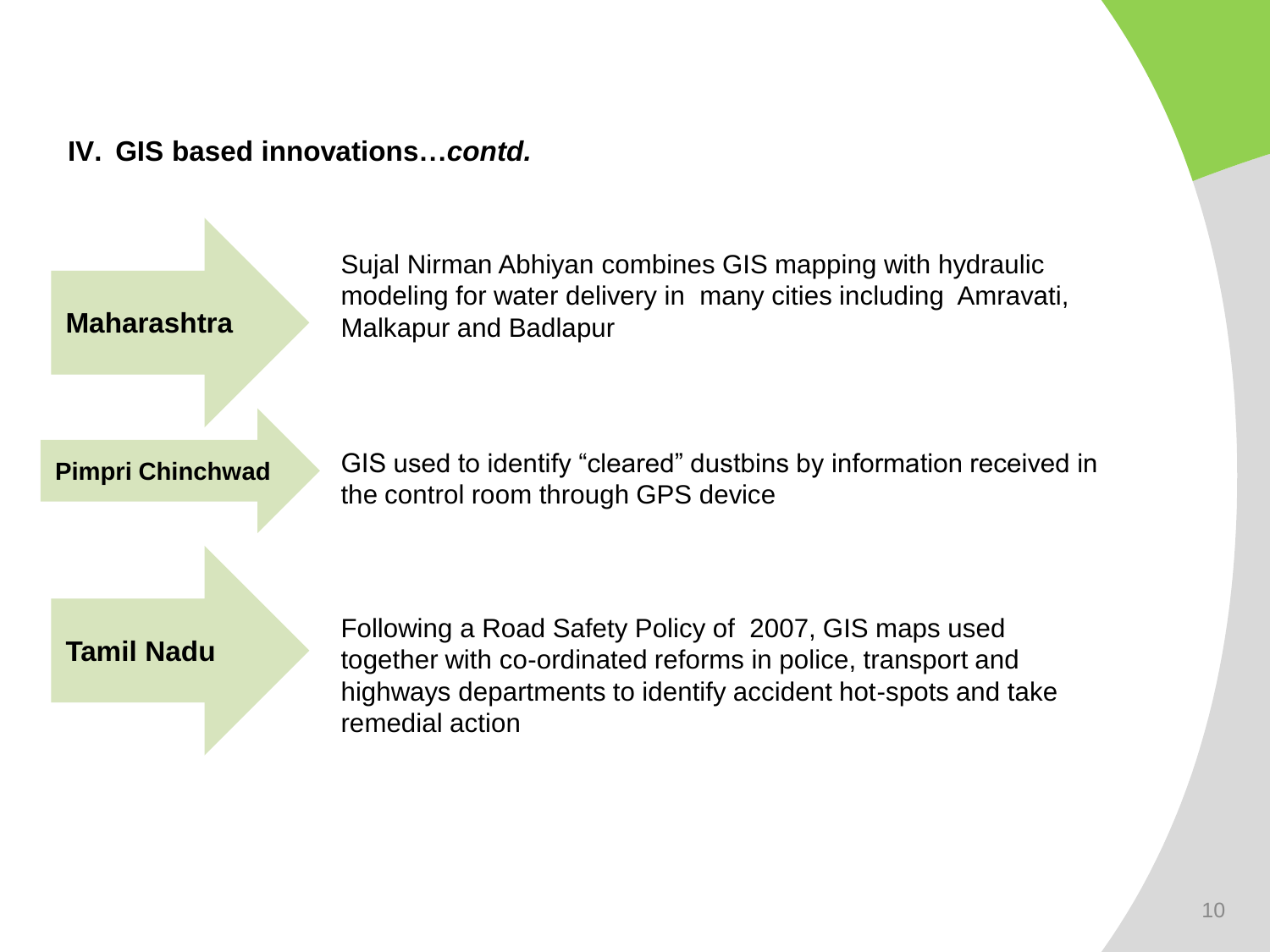# **V. GPS/GPRS based innovations**

**Hyderabad**

GPS/GPRS technologies (through mobile phones) to monitor and improve solid waste management, faulty street lights etc.

**Bangalore**

Surveillance cameras and GPS-enabled camera phones with traffic personnel to capture real-time violations. This BTRAC project increased revenue from fines from Rs 19 crore in 2007 to Rs 48 crore in 2010

 **Gurgaon**

The 'Third Eye' project of the traffic police captures real-time images of violations and uploads them on a central server for issuing challans. Rs 5 crore were recovered in penalty over the first 10 months of operation

**Madhya Pradesh** GPS tracking devices in 300 municipal vehicles in Bhopal and 80 in Jabalpur have resulted in a combined fuel cost saving of Rs 10 lakh per month, and maintenance cost saving of Rs 6 lakh per month in 2011-12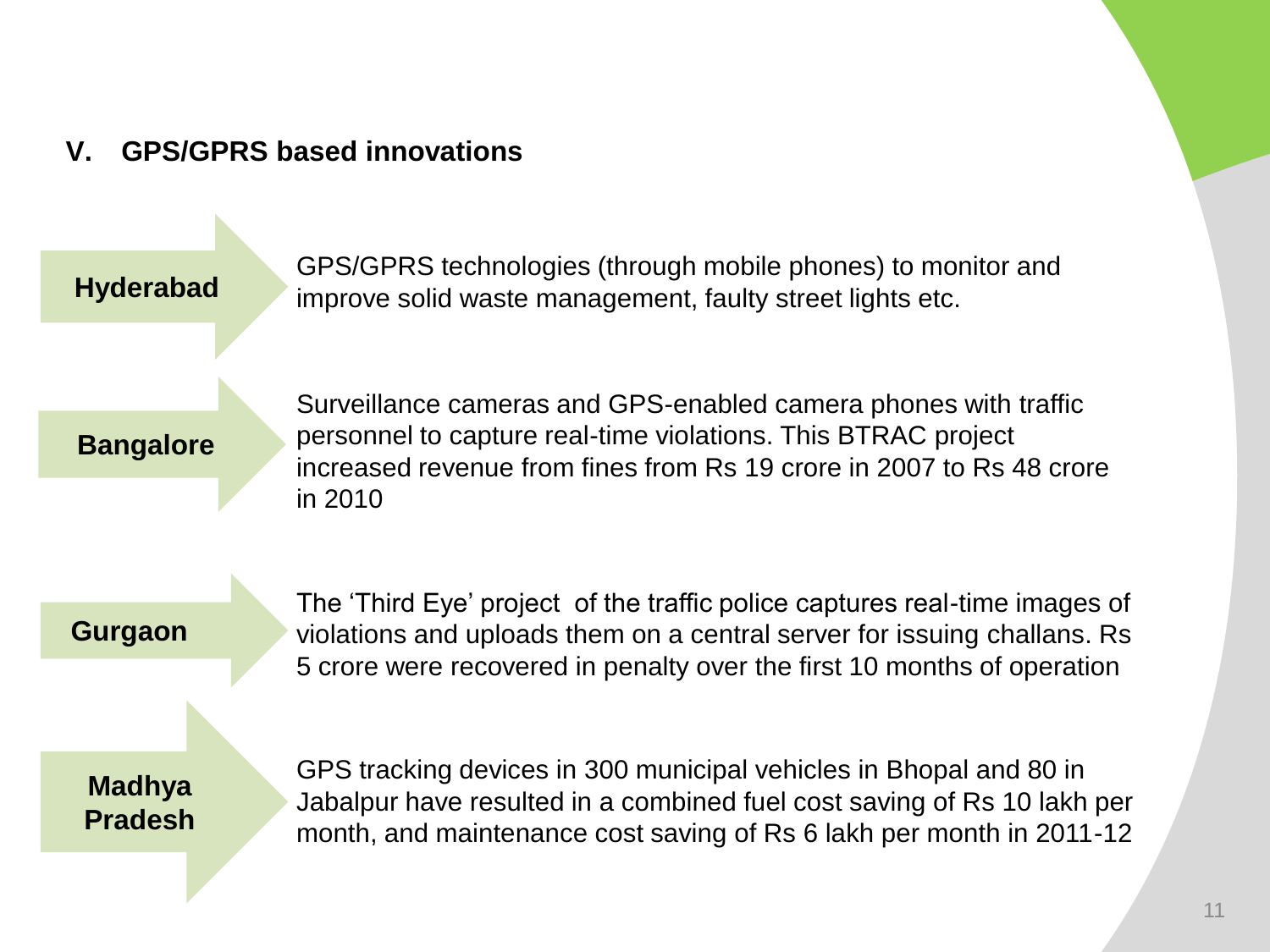## **VI. Monitoring of projects and attendance**

**Maharashtra**

Monitoring of projects in Navi Mumbai, Pimpri Chinchwad, Thane, Mira Bhayandar, Nagpur and Pune by officials by using mobile phones

**Hyderabad**

GPRS technology (mobile phone) to check construction progress every 15 days for compliance with sanctioned building plan

**Raipur (Chhattisgarh)** Officials use mobile phones to upload images of project sites on a central server which is monitored by the Municipal Commissioner

#### **Guntur**

Biometric attendance of sanitary officials using desktop computers in all 29 sanitary divisions of the Corporation, with total cost saving of Rs 6.8 crore since 2009-10